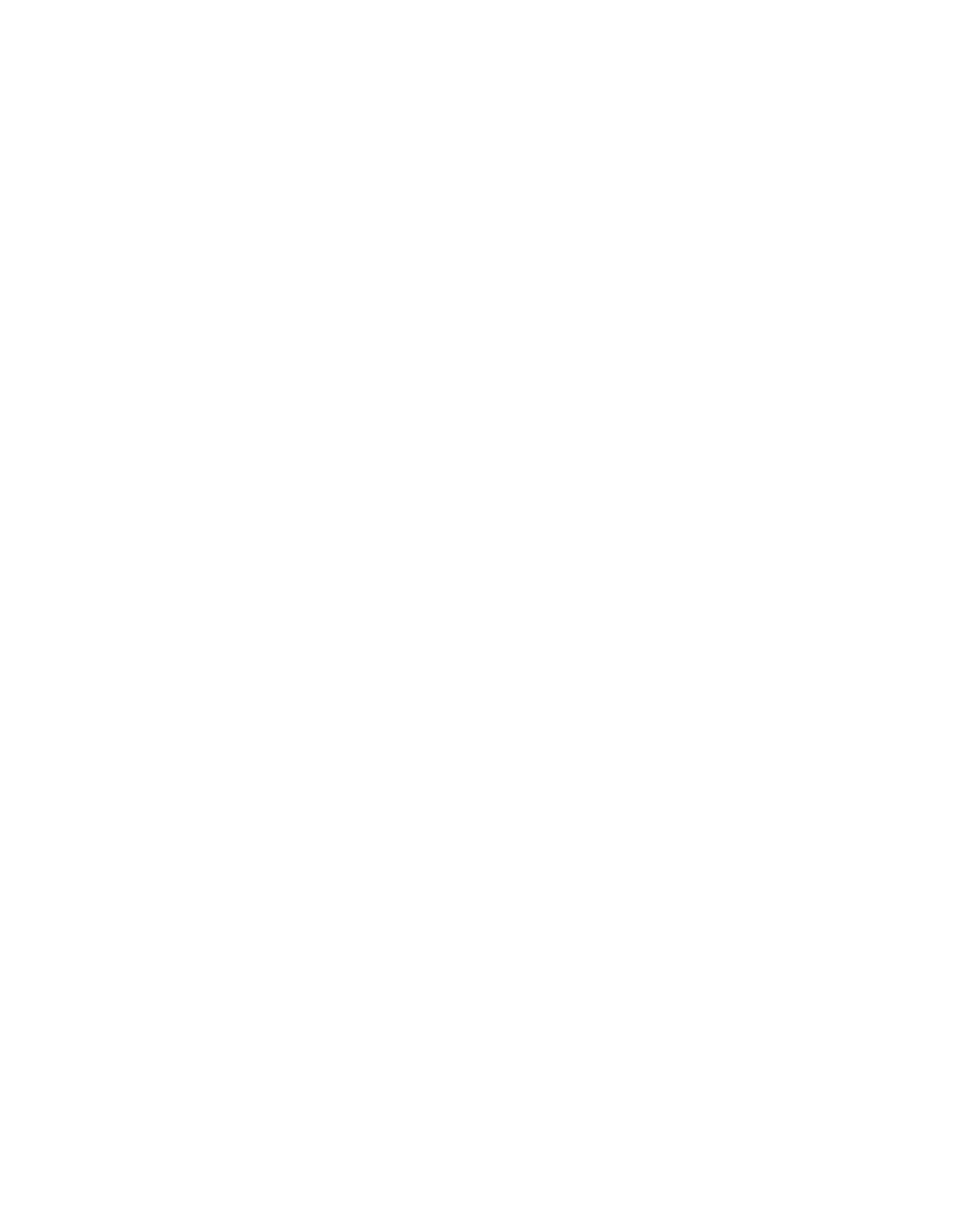## Executive Summary

This strategic plan contends with Emily Carr University's priorities, strengths and possibilities in the next four years. While our University moves to a new campus with new facilities, our community is still confronted with the daily challenges of maintaining excellence in the fields of art, media, and design. We remain unique in British Columbia's post-secondary landscape for our practice-based programs and our ability to produce graduates who excel in their fields — locally and internationally.

This plan looks at eight commitments towards maintaining our core strengths, and developing our emerging and potential strengths. Each commitment articulates a priority for the University, has a series of attainable goals, and addresses the actions already under way in achieving each goal.

As a commitment to transparency and continuing a community dialogue around achieving this goal, this version of the strategic plan asks our community to respond to key questions in order to refine our goals, and to develop metrics and measurable outcomes for each strategic commitment.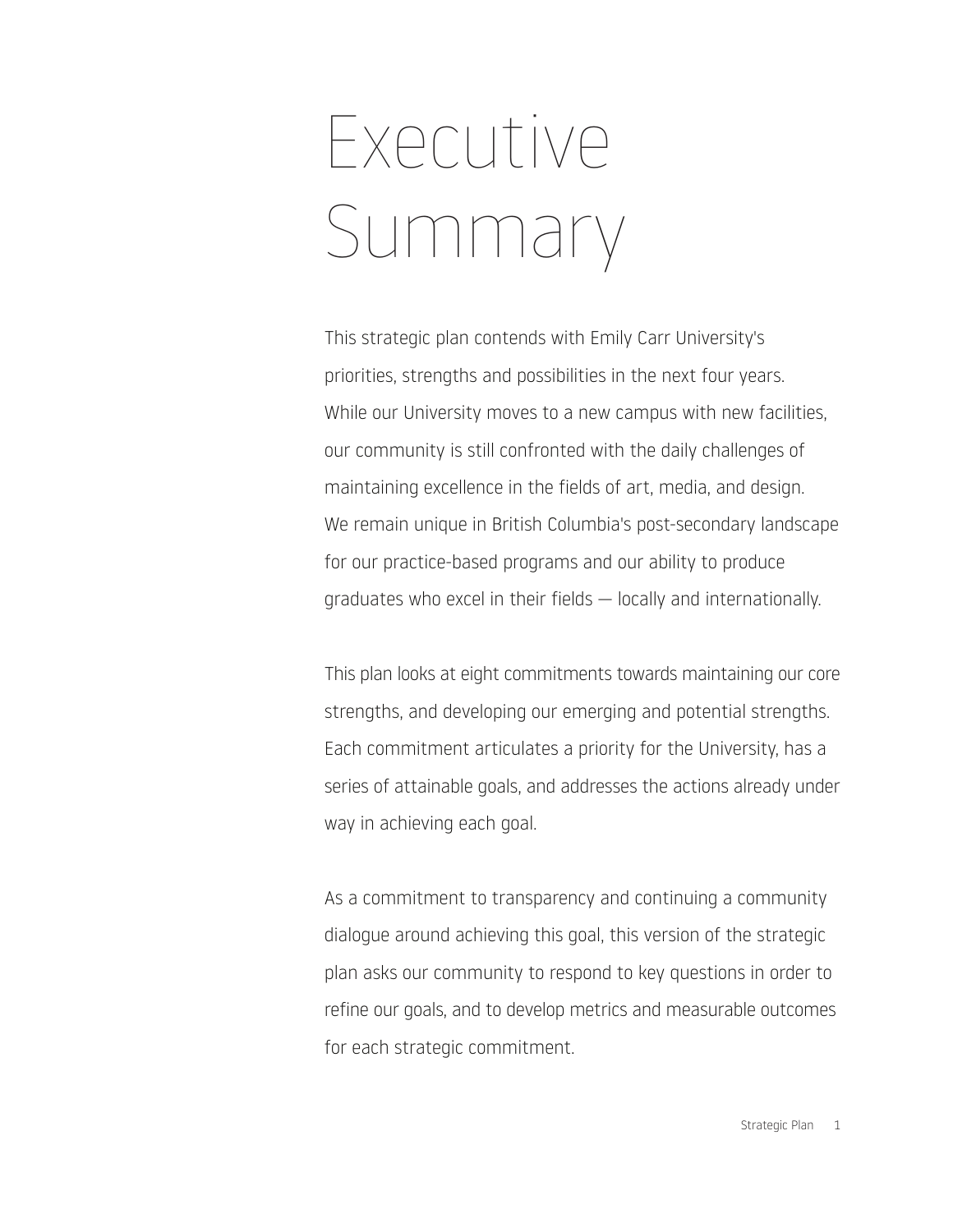### Our Purpose

Emily Carr University of Art + Design is a learning community devoted to excellence and innovation in visual arts, media arts, and design. Our vision is to be a worldwide centre of excellence in art, design, and media education and research.

#### Vision & Mission: What will be true in 2021

- Emily Carr graduates embody trans-disciplinary, inclusive, and socially engaged art and design. We create communities and solutions that foster social justice and ecological sustainability.
- Our graduates are globally recognized as central to their communities of practice. Our graduate programs and research agenda shape new and emerging practices and scholarship.
- Our experiential learning environment fosters creative exploration, change agency, and lifelong learning. Our education scholarship is co-created between faculty and students and demonstrates commitment to and respect for indigenous and diverse ways of knowing.
- We create programming that builds learning channels. We are sought after by partners from diverse communities and environments for innovative research and art and design-based solutions to complex questions.

#### Our Values

Emily Carr University of Art + Design is committed to ensuring that our degrees, programs, and courses are relevant to the needs and interests of students and society. We believe that research in visual arts, media arts, and design is vital for the cultural and economic growth of local and global communities and encompasses a range of methods including creative inquiry and artistic creation. We aspire to the ideal of excellence in all programs and service areas. We value diversity and strive to increase accessibility to our programs for students of varied financial means. As a university, Emily Carr believes that good citizenship includes social and environmental sustainability. We understand that it is through collaboration and dynamic interaction with professional groups and organizations that Emily Carr and the community at large will benefit.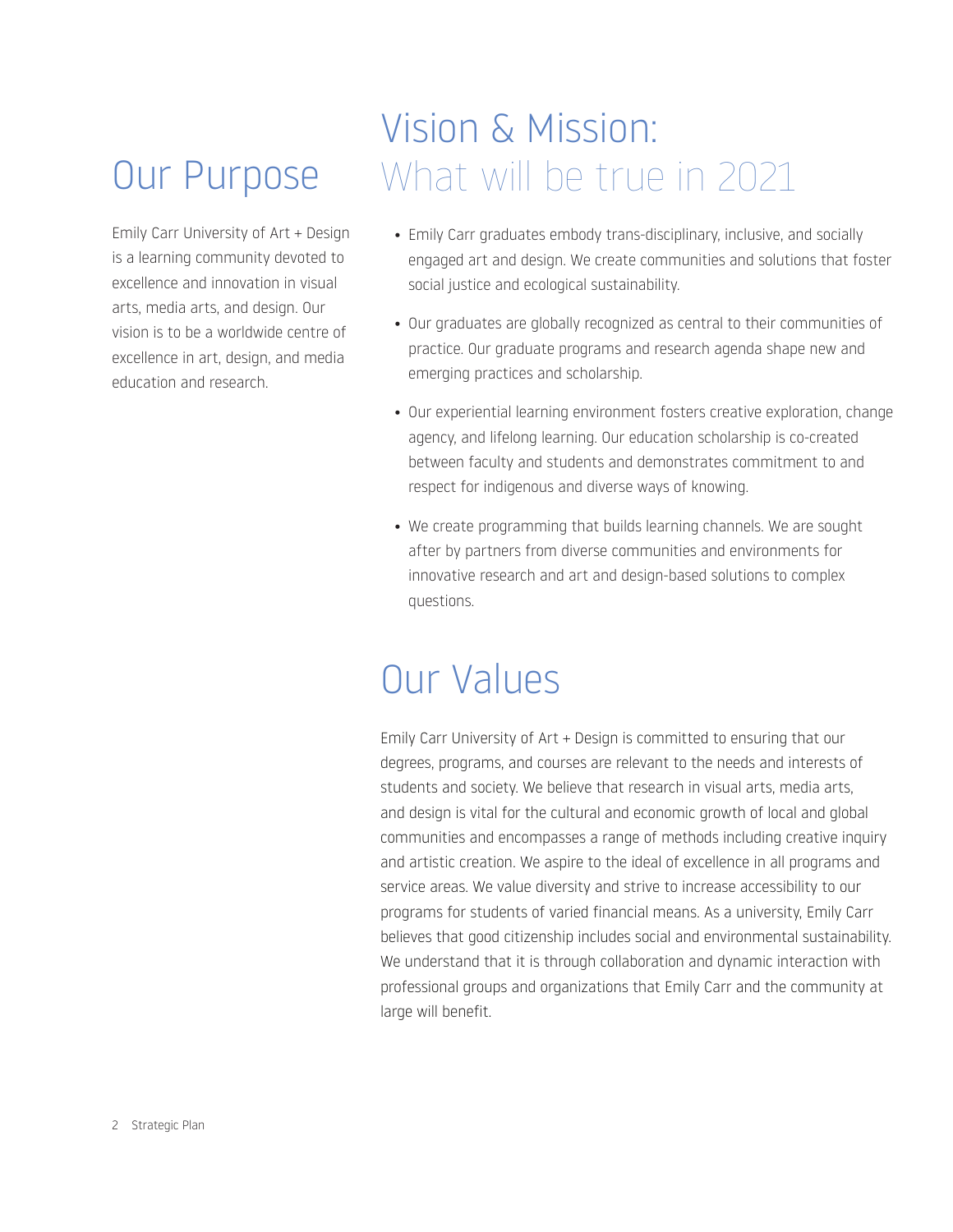### Community Meetings, Presentations, Consultations and Discussions

#### 2015

Nov 17: Initial planning session

### 2016

Feb 1: Phone Call/Consultation with facilitator Cate Creede Feb 9: Skype/Consultation with Cate Creede Feb 25: Leadership Session (Cate Creede, facilitator) Feb 26: two sessions with approximately 75 community members in total (faculty, staff, students) with Cate Creede, facilitator March 23: Student session, focus on student-led experiences April 1: Session with Deans/Assistant Deans April 1: Faculty Info Session April: presentation of work-in-progress to Board of Governors May: Info Session with Technicians May: presentation to community at All-University meeting June: Student Union submitted document, "Building a Community of Openness, Engagement and Experimentation: Recommendations for Student-Centred Emily Carr" Sept: Presentation of Strategic Plan to Board of Governors

#### 2017

Jan to present: Strategic Plan on open courseware (Moodle site) for ongoing community questions and input

Feb: Student input session guided by Gaye Fowler and Sarah Jo (Student Union)

May: presentation at Faculty and Staff Transition Event at the Roundhouse May: input from Audain Faculty of Art and Faculty of Design and Dynamic Media

Principles & Practices for Community Engagement & Involvement

- Practices of emergence (bottom-up development)
- Consultative: will always require community input to achieve success, and ensures that the goals remain transparent and emergent (not "top-down")
- Transparent processes
- Participatory/co-creation methods: reflects a practice-based approach to creating and furthering inquiry into each commitment and goal
- there is no single "author" to this document; to date, the Provost's office has acted as a steward rather than "owner"
- Practicing stewardship provides a basis for this strategic plan to remain a living and evolving document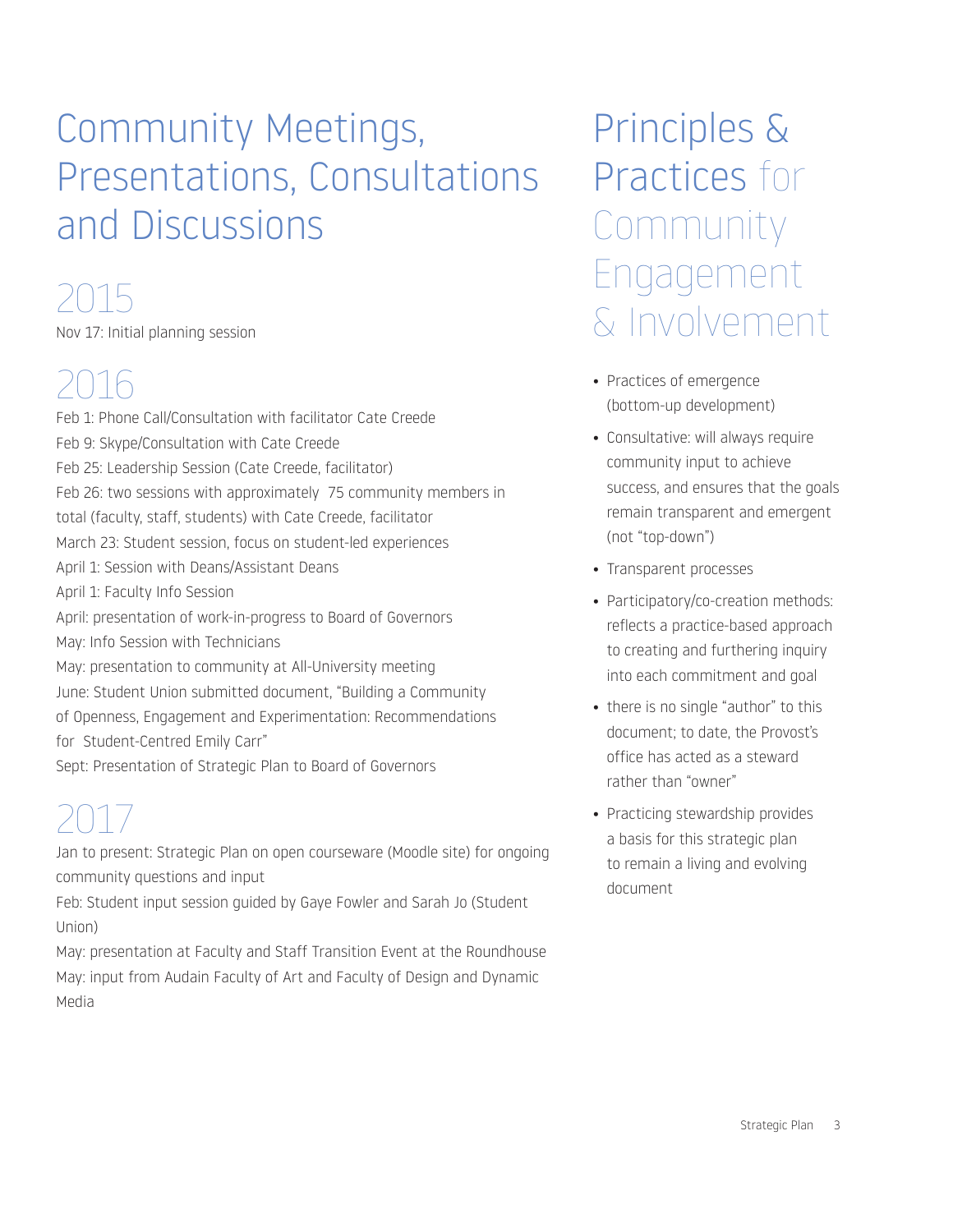PRIORITY 1: Research: Support research and its integration in curricula

#### PRIORITY 2:

Student Agency: Strengthen, enable, and develop student agency

#### PRIORITY 3:

Outreach + Community Engagement: Expand our local and global communities of practice

#### PRIORITY 4:

Indigeneity: Expand on the success of our Aboriginal Programming, integrating Indigenous knowledge fully into teaching and learning practices reacting and learning<br>practices

PRIORITY 5: Graduate Programming: Expand and develop thriving graduate programs

### Building on Existing **Strengths**

During our public discussions throughout 2016 and 2017, Emily Carr's community articulated several core strengths. These existing strengths and attributes already exist for our community and have contributed to Emily Carr University's unique identity:

- We design and co-create communities that matter: locally, nationally, and globally
- Our environment fosters interconnection and interdisciplinary crossover that enables powerful possibilities
- Our faculty and staff are creative, committed and hands-on to support students in exploring emerging ideas
- Everything we do is experienced within a critical context: what are its implications? What conversations are we joining or changing?
- We are an accepting, inclusive community that celebrates diversity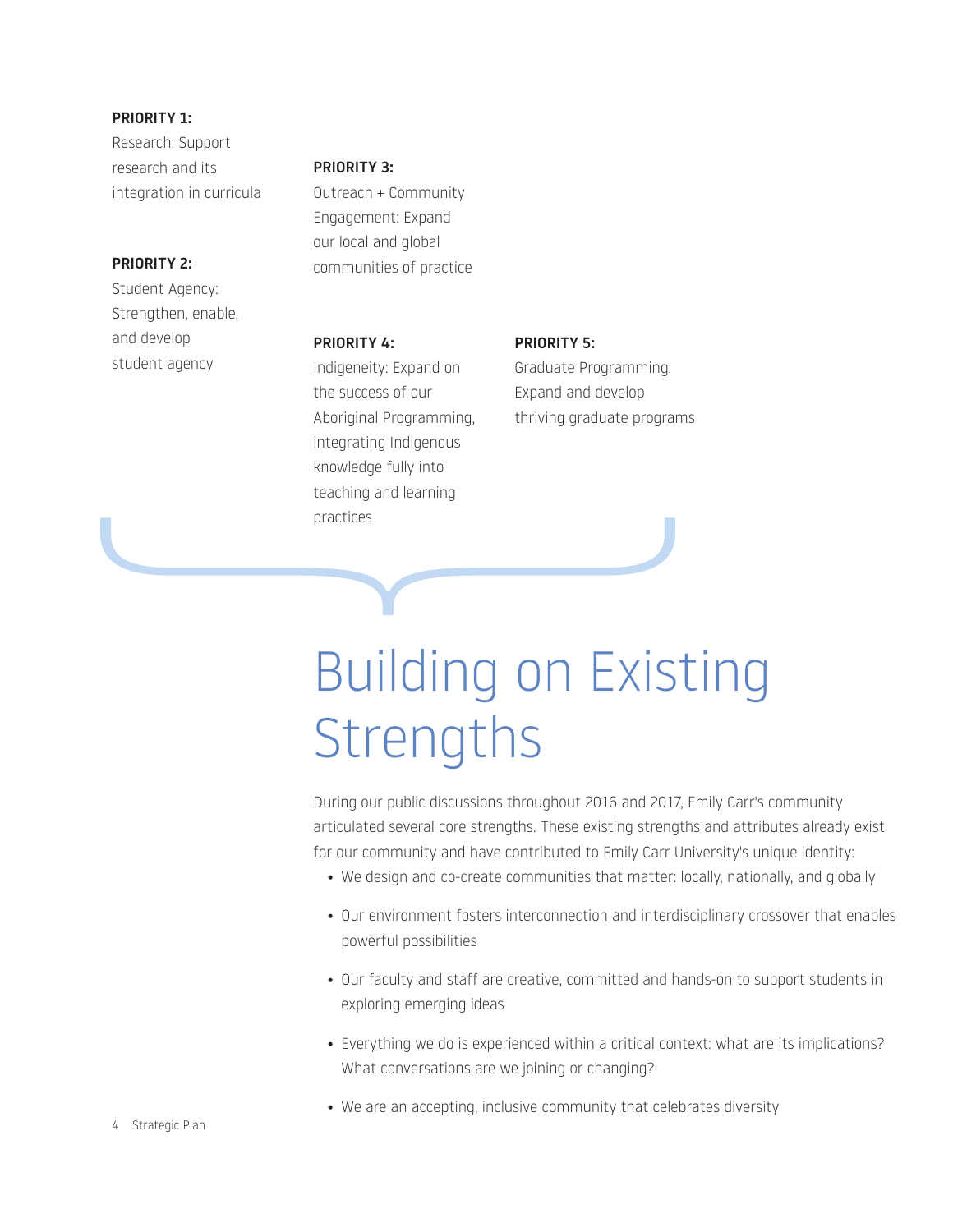## Building on Emerging **Strengths**

These emerging strengths and attributes require development but will contribute to Emily Carr University's unique qualities in the next 4 years:

- We have a unique ability to enter into unknown space and create emergent opportunities
- Our students develop self-direction, confidence and deep identity: "there is a fierceness and courage about their work"
- We foster the exploration, sharing and incorporation of diverse ways of knowing, including indigenous knowledge and connectedness to all of our ancestors
- We are "adaptive creatives"
- Our alumni are equipped to engage in the workforce and are creating innovation and new organizations and communities

#### PRIORITY 6:

Teaching and Learning: Develop a sustainable and supportive teaching and learning environment

#### PRIORITY 7:

{

Infrastructure: Develop flexible infrastructure and support for community need and emerging teaching and learning practices

#### PRIORITY 8:

Lifelong Learning: Develop and strengthen the pathways and experiences for lifelong learning and inquiry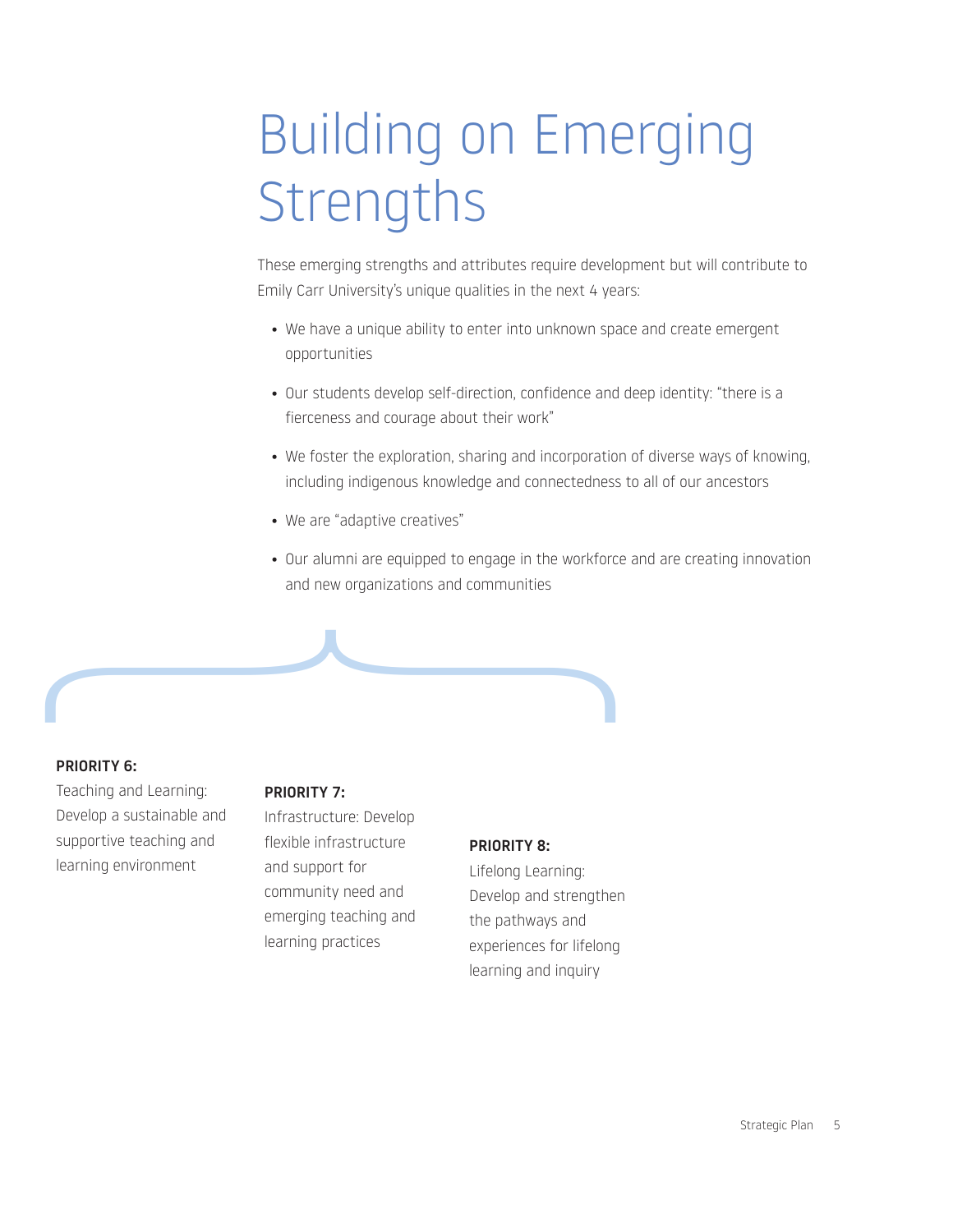1

# Research: Support research and its integration in curricula

Emily Carr University is a special purpose teaching and learning University, however our faculty and students must engage in applied research and research creation in order to remain relevant and competitive in their fields of choice. There are a multitude of research practices in art, design, and media. Creating a shared definition of research at Emily Carr positions our University as unique in Canada, and a leader in art, design and media education. The success of our faculty and students will be measured by various forms of scholarship, including exhibits, publications, conference presentations, increased number of research partnerships and collaborations, and increased success in grants and external research funding.

Emily Carr will continue to develop opportunities to create the relationships, mentoring and structures that enable faculty, students, alumni and other partners to be co-participants in research by creating and supporting physical and conceptual spaces where students, faculty, and staff can come together to discuss ideas and build achievable research plans. We will also continue to strive to create education scholarship that demonstrates the value of our unique ways of learning and knowing by: integrating research scholarship into the full curriculum as part of the experiential aspect of the student's journey, making full use of faculty SSHRC grants through integrating with curriculum, and clearly defining the role of research assistants.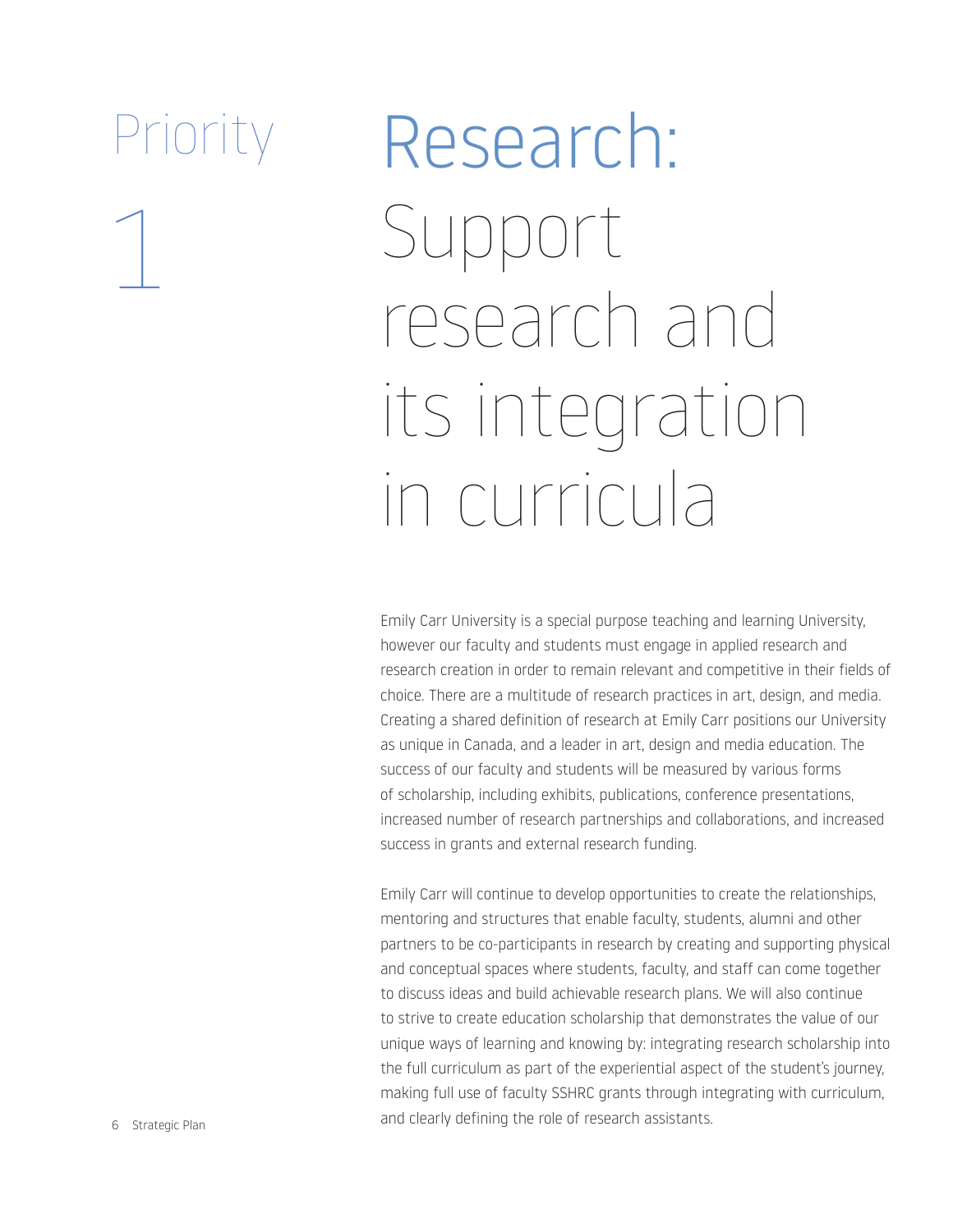GOAL 1: Recognize the breadth of research practices that define Emily Carr's unique practice-based, critical approaches to knowledge production:

- Creating opportunities to interrogate innovative thinking about art and design practices through experimentation, dissemination (exhibition, publication, public engagement, or presentation), teaching and learning
- Create a shared definition of research that reflects Emily Carr's unique ways of learning and knowing

GOAL 2: Develop opportunities to create the relationships, mentoring and structures that enable faculty, students, alumni and other partners to be coparticipants in research

- Create spaces for students/faculty/staff to discuss and share research outcomes and methodologies
- Support opportunities for the exchange of skills, expertise, and approaches to creative practice research.

**GOAL 3:** Promote research that demonstrates the social significance of art and design scholarship in transforming post-secondary education and citizenship.

- Integrate research/scholarship across degrees and curricula, particularly through experiential teaching and learning
- Explore opportunities for faculty to use external funding (SSHRC grants) to innovate curricula, enrich educational programs, and foster next generation researchers and creative practitioners
- Broaden student involvement in research through a variety of different types of mentorship, including for example teaching assistants, research assistant, graduate fellows, and post-doctoral affiliates
- Create education scholarship that demonstrates the value of our ways of learning and knowing

#### INDICATORS OF SUCCESS

- 1. Successful grants and external funding
- 2. Publication and knowledge dissemination in fields of art, design, and media
- 3. Increase in Faculty exhibits, publications, and conference presentations
- 4. Number of research partnerships and collaborations
- 5. Curriculum development and student enrolment

#### UNIVERSITY CONDITION FOR SUCCESS

**Quality:** each indicator must define for itself what it means to be of high quality. Grants, publications, positioning the importance of dissemination, developing partnerships and collaborations all require criteria to position the work within a quality framework.

Relevance: all work related to research should reflect contemporary issues and practices, and be positioned as a contribution to art, media, and design fields.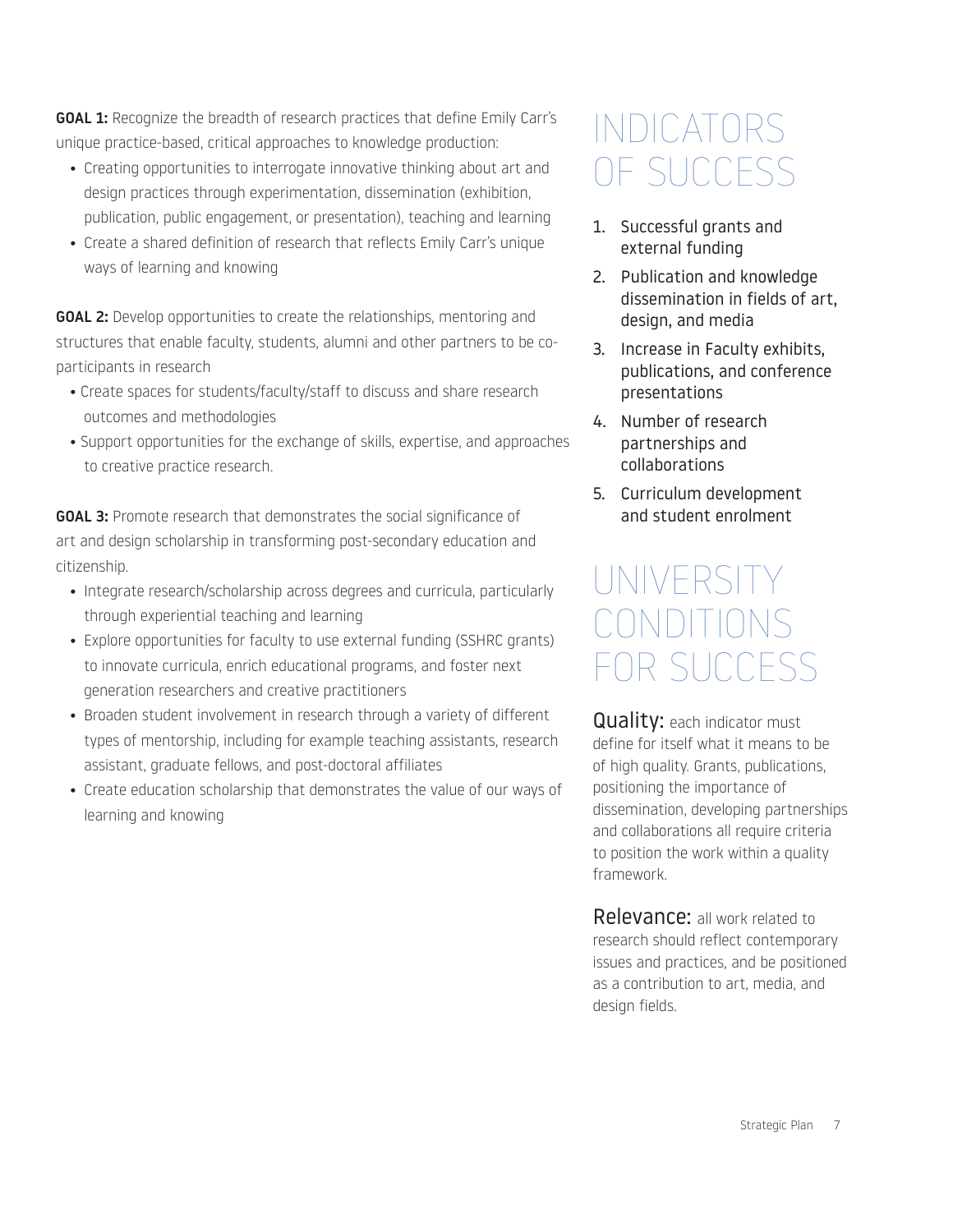# Student Agency: Strengthen, enable, and develop student agency

Emily Carr will endeavor to enact a student-driven learning model through the creation of enabling spaces for interconnectivity, elevating and making new connections through a learning commons in our new building. We will continue to encourage safe and open access to tools and resources across disciplines, and explore technology to create greater opportunities for collaboration, liberating learners from the confines of curriculum. We will enhance access for students to academic planning, courses and facility booking through improved scheduling and registration systems.

We will build on our existing policies and pathways for experiential learning and will include our alumni, an integral part of the 'virtuous circle,' in mentoring or employing students. Finally, we will ensure best practices in communication and create meaningful communication links between students, faculty, and staff; and continue to maintain a healthy and productive relationship with the Students' Union.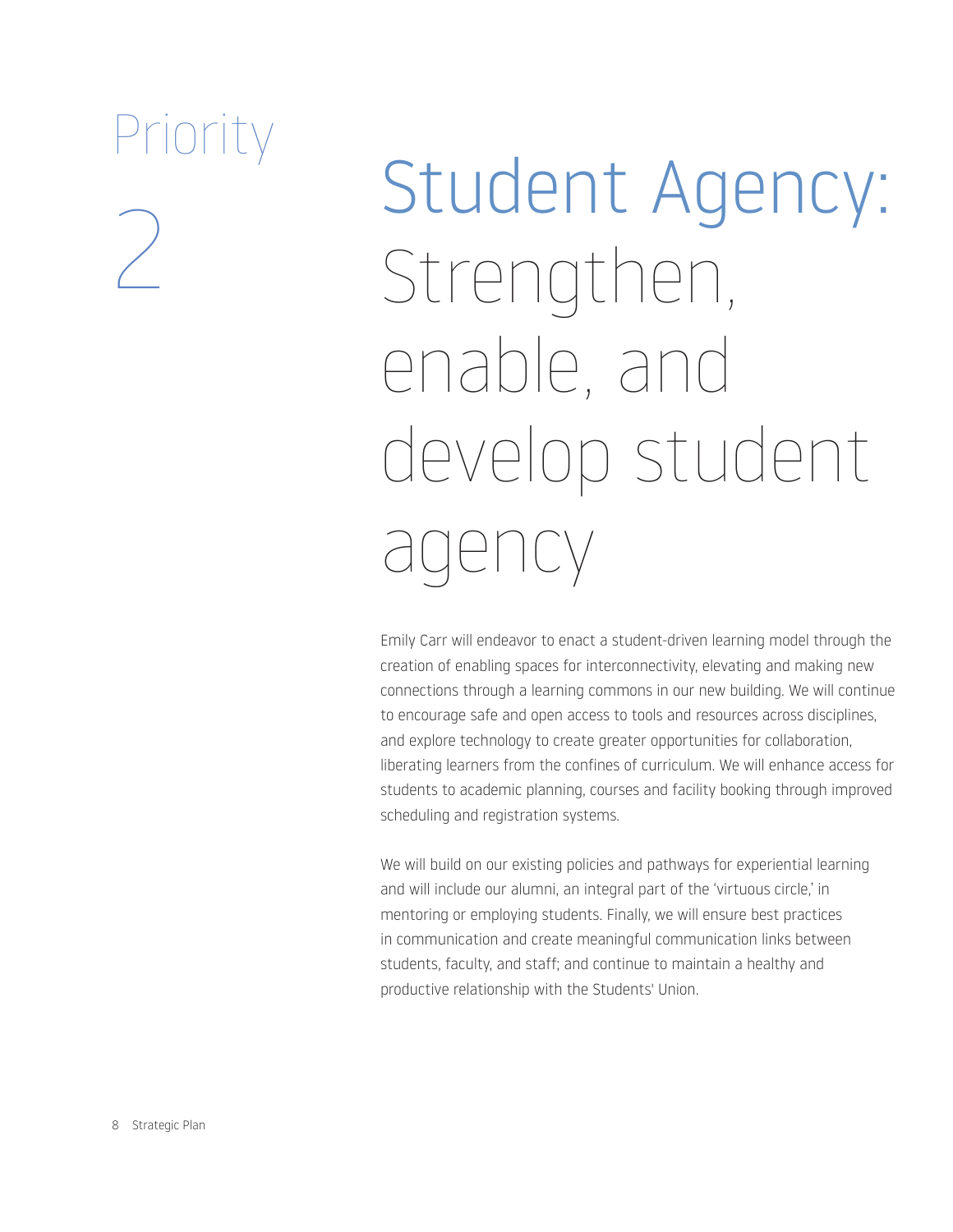**GOAL 1:** Enact student-driven learning model that generates interconnectivity and enables each student to fully develop their own emergent creative practice and identity

• Create enabling spaces for interconnectivity, elevating and making new connections through a learning commons in our new building

GOAL 2: Enhance access to education through technical ecology and flexible use of resources and space

- Determine how to offer safe and open access to tools and resources across disciplines
- Explore technology to create greater technological collaboration and liberate learners from the curriculum
- Enhance access for students to academic planning, courses and facility booking through improved scheduling and registration systems

**GOAL 3:** Develop policy and pathways for experiential learning

- Develop and/or standardize industry partnerships
- Develop and maintain a student Design Works that responds to the University's communication needs
- Continue to maintain a healthy and productive relationship with the Student Union
- Include our alumni as an integral part of the 'virtuous circle' mentoring or employing students as interns or in coursebased projects

GOAL 4: Ensure best practices in communication between students, faculty, and staff

- develop flow charts for trouble-shooting for student use
- develop meaningful communication links between faculty meetings and advisory group meetings

#### INDICATORS OF SUCCESS

- 1. Student satisfaction with education experience.
- 2. Student assessment of quality of education
- 3. Student assessment of skill development
- 4. Student assessment of usefulness of knowledge and skills in performing job

#### UNIVERSIT CONDITIONS FOR SUCCESS

Capacity: university systems have the ability to support student expectations and student and program growth with the understanding of the realities and limitations of resources

ACCESS: systems and university infrastructure provide equitable and affordable access for students

**Efficiency:** each indicator must succeed in a flexible yet timely manner

Relevance: student experiences should reflect contemporary issues and practices in art, media, and design fields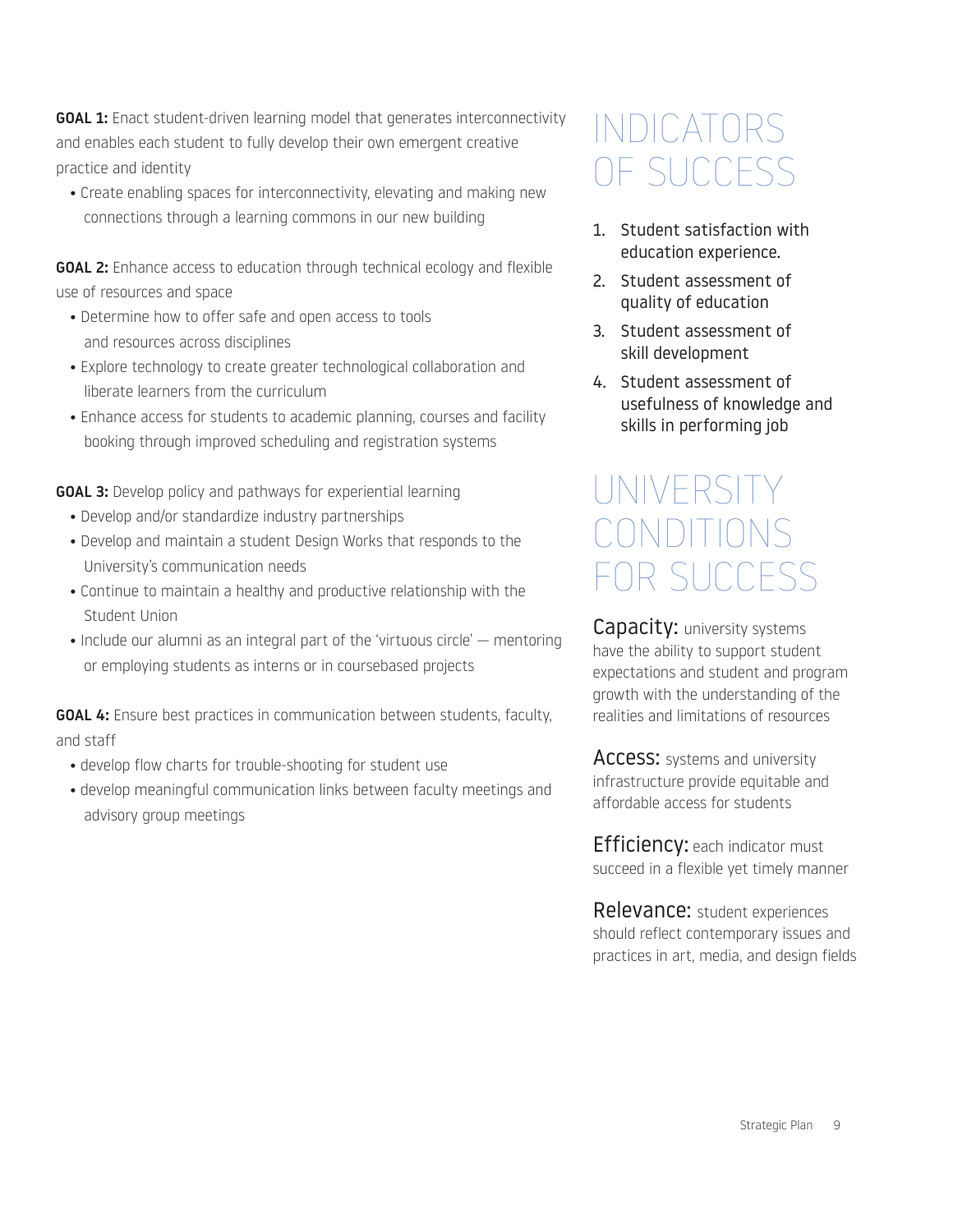Outreach + Community Engagement: Expand our local and global communities of practice

We will harness our global alumni, partner and community networks to create new possibilities for partnerships, mentorships and creative collaborations while affirming our deep commitment to cultural competencies and respect for diversity and inclusivity. This requires a mapping of our local and global networks, beginning with an enriched alumni database, and a concentrated effort in developing cultural competencies in both faculty and students by creating opportunities for student and faculty exchange and international projects and curriculum.

We will expand our involvement in cultural dialogues, international networks and collaborative opportunities by continuing to participate in international conferences, events, and projects around the world; and by bringing the public in: hosting more local and international events, symposia, and exhibitions at our new campus. We will create intentional and supported pathways for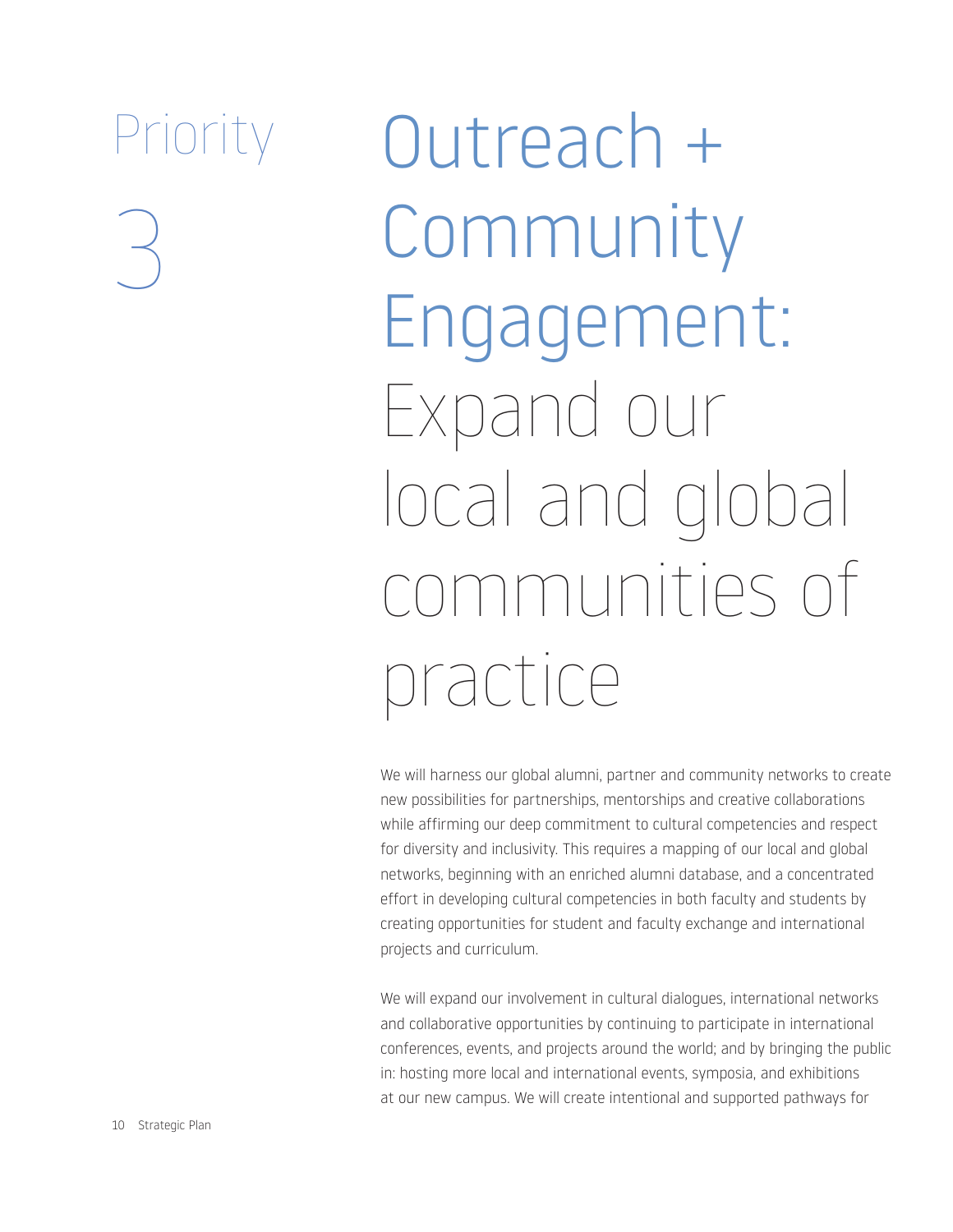diverse learners to access our programs and research. And, we will ensure that we provide more opportunities for faculty and staff to demonstrate and represent their work locally and globally.

**GOAL 1:** Harness our global alumni, partner and community network to create new possibilities for partnerships, mentorships and creative collaborations; ensure deep commitment to cultural competencies and respect for diversity and inclusivity

- Map our networks beginning with an enriched alumni database
- Map our curriculum to embed intentional cultural competencies
- Create opportunities for student and faculty exchange and international projects and curriculum

GOAL 2: Expand our involvement in cultural dialogues and international relationships

- Continue to participate in international conferences and events to extend understanding and influence of our knowledge and practices
- Bring the public in: host more local and international events, symposia, exhibition etc. at our new campus
- Create intentional and supported pathways for diverse learners to access our programs and research
- provide more opportunities for faculty and staff to demonstrate and represent our work at Emily Carr, locally and globally

### UNIVERSITY CONDITIONS FOR SUCCESS

**Capacity:** systems and university infrastructure have the ability to meet the evolving needs of students, faculty, and staff with the understanding of the realities and limitations of resources

**Quality:** each indicator must define for itself what it means to be of high quality. Grants, publications, curriculum, developing partnerships and collaborations all require criteria to position the work within a quality framework.

**Efficiency:** each indicator must succeed in a flexible yet timely manner

#### INDICATORS OF SUCCESS

- 1. Student assessment of the quality of education
- 2. Student assessment of usefulness of knowledge and skills in performing job
- 3. Aboriginal student enrolment, retention and graduation
- 4. Successful grants and funding
- 5. Publication and knowledge dissemination in fields of art, design, and media
- 6. Increase in Faculty exhibits, publications, and conference presentations
- 7. Curricula demonstrates methods of decolonization and indigenization
- 8. Open houses frequented
- 9. Utilization of facilities by local community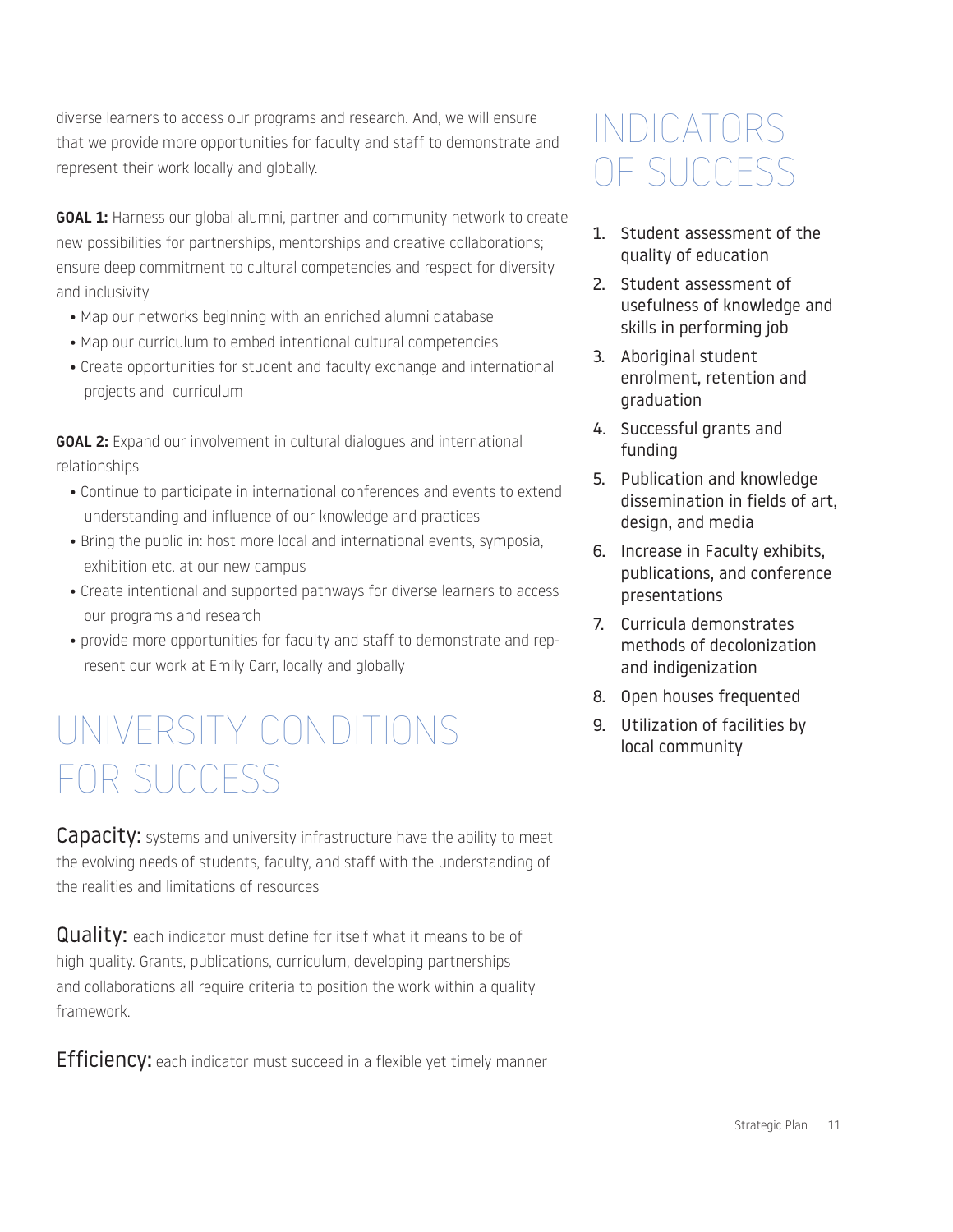$\sqrt{2}$ 

Indigeneity: Expand on the success of our Aboriginal Programming, integrating Indigenous knowledge fully into teaching and learning practices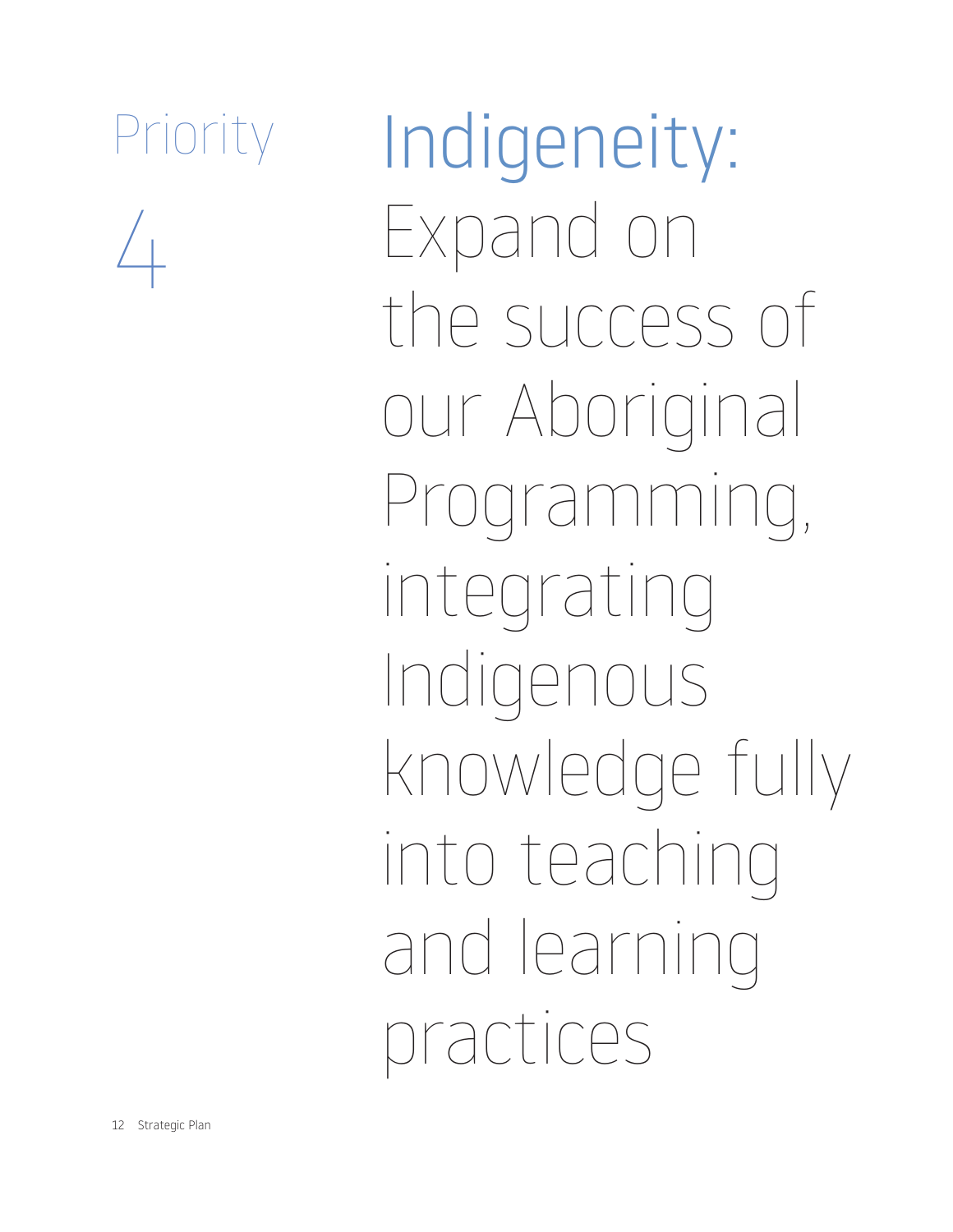Emily Carr will engage with Truth and Reconciliation recommendations and commits to intentionally understanding and embedding the role of art, design, and media in the reconciliation process. We will expand upon our Aboriginal programming and encourage further engagement in strategies of decolonization and indigenization within our curricula more broadly.

We will continue to encourage dialogue for traditional and contemporary indigenous art, design, and media practice within and beyond the Emily Carr community by creating more opportunities for workshops, guest lectures, and community events. And, we will continue to foster knowledge and resources, and ensure access for both students and faculty to meaningful educational opportunities, including applied projects, collaborative events and research.

**GOAL 1:** Engage Truth and Reconciliation recommendations and commit to intentionally understanding and embedding the role of art, design, and media in the reconciliation process

GOAL 2: Continue to develop consistent and meaningful dialogue for traditional and contemporary indigenous art/design/media practice within and beyond the Emily Carr community. This includes creating more opportunities for workshops, guest lectures, and community events

### UNIVERSITY CONDITIONS FOR SUCCESS

Authenticity: each indicator should work with sincere intention and commitment to achieve success

**Capacity:** systems and university infrastructure have the ability to meet the evolving needs of students, faculty, and staff with the understanding of the realities and limitations of resources

**Quality:** each indicator must define for itself what it means to be of high quality. Grants, publications, curriculum, developing partnerships and collaborations all require criteria to position the work within a quality framework.

Relevance: student and faculty experiences should reflect contemporary issues and practices in art, media, and design fields

#### INDICATORS OF SUCCESS

- 1. Student assessment of the quality of education
- 2. Student assessment of usefulness of knowledge and skills in performing job
- 3. Aboriginal student enrolment, retention and graduation
- 4. Successful grants and funding
- 5. Publication and knowledge dissemination in fields of art, design, and media
- 6. Increase in Faculty exhibits, publications, and conference presentations
- 7. Curricula demonstrates methods of decolonization and indigenization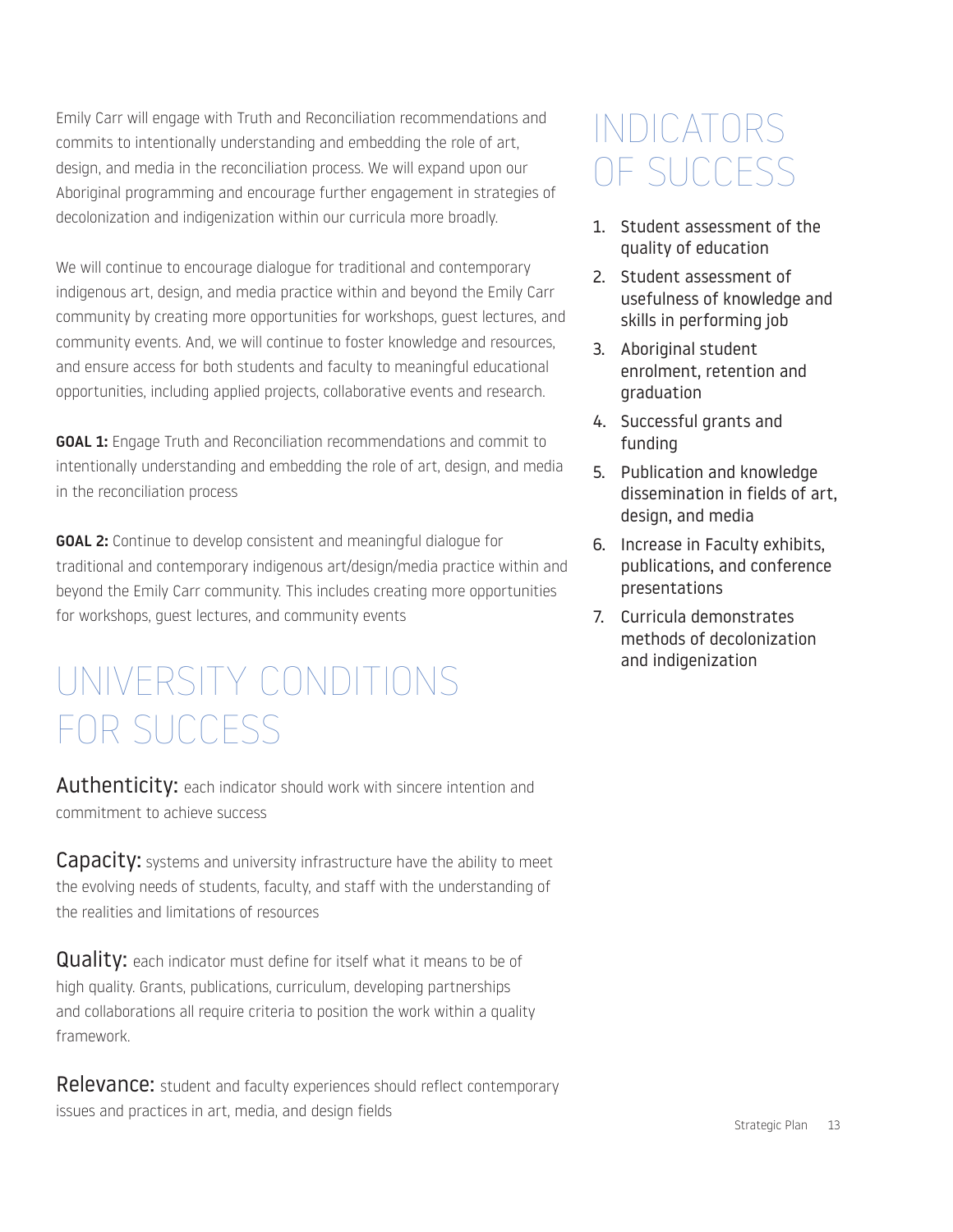

Graduate Programming: Expand and develop thriving graduate programs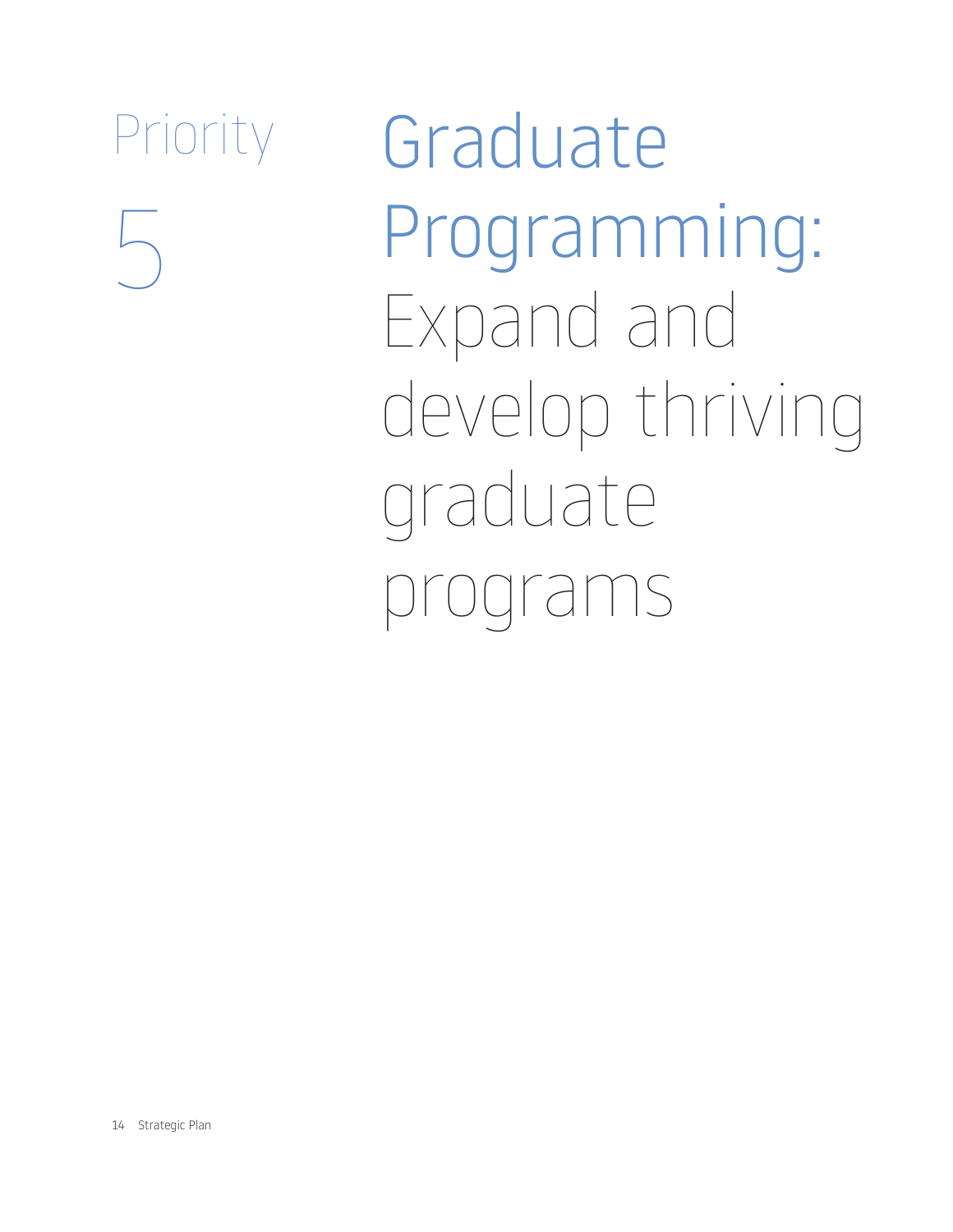Some of the most exciting programming and intellectual opportunities for Emily Carr University exists at the Graduate level of teaching and learning. Emily Carr University continues to exist as the only University in British Columbia with practice-based research as the basis of its MFA and MDes programs.

We will continue to engage in meaningful dialogue with faculty and staff to develop unique programs and learning opportunities for future students, within a well-planned support infrastructure for faculty, staff and students. We will also develop a rich supervision culture for graduate students that responds to contemporary practices in advanced education. Our graduate programs will continue to be recognized internationally.

GOAL 1: Engage faculty in envisioning and developing curriculum based on our existing strengths in design, media and visual art to meet demands for emerging practice and exploration

**GOAL 2:** Develop a culture of supervision and practice-based research that responds to contemporary practices in advanced education and other sites for learning and professional development

### UNIVERSITY CONDITIONS FOR SUCCESS

**Capacity:** systems and university infrastructure have the ability to meet the evolving needs of students, faculty, and staff with the understanding of the realities and limitations of resources

**Quality:** each indicator must define for itself what it means to be of high quality. Grants, publications, curriculum, developing partnerships and collaborations all require criteria to position the work within a quality framework.

**Relevance:** student experiences should reflect contemporary issues and practices in art, media, and design fields

**Efficiency:** each indicator must succeed in a flexible yet timely manner

### INDICATORS OF SUCCESS

- 1. Student satisfaction with education experience
- 2. Student assessment of quality of education
- 3. Student assessment of skill development
- 4. Student assessment of usefulness of knowledge and skills in performing job
- 5. Increase in enrolment and program offerings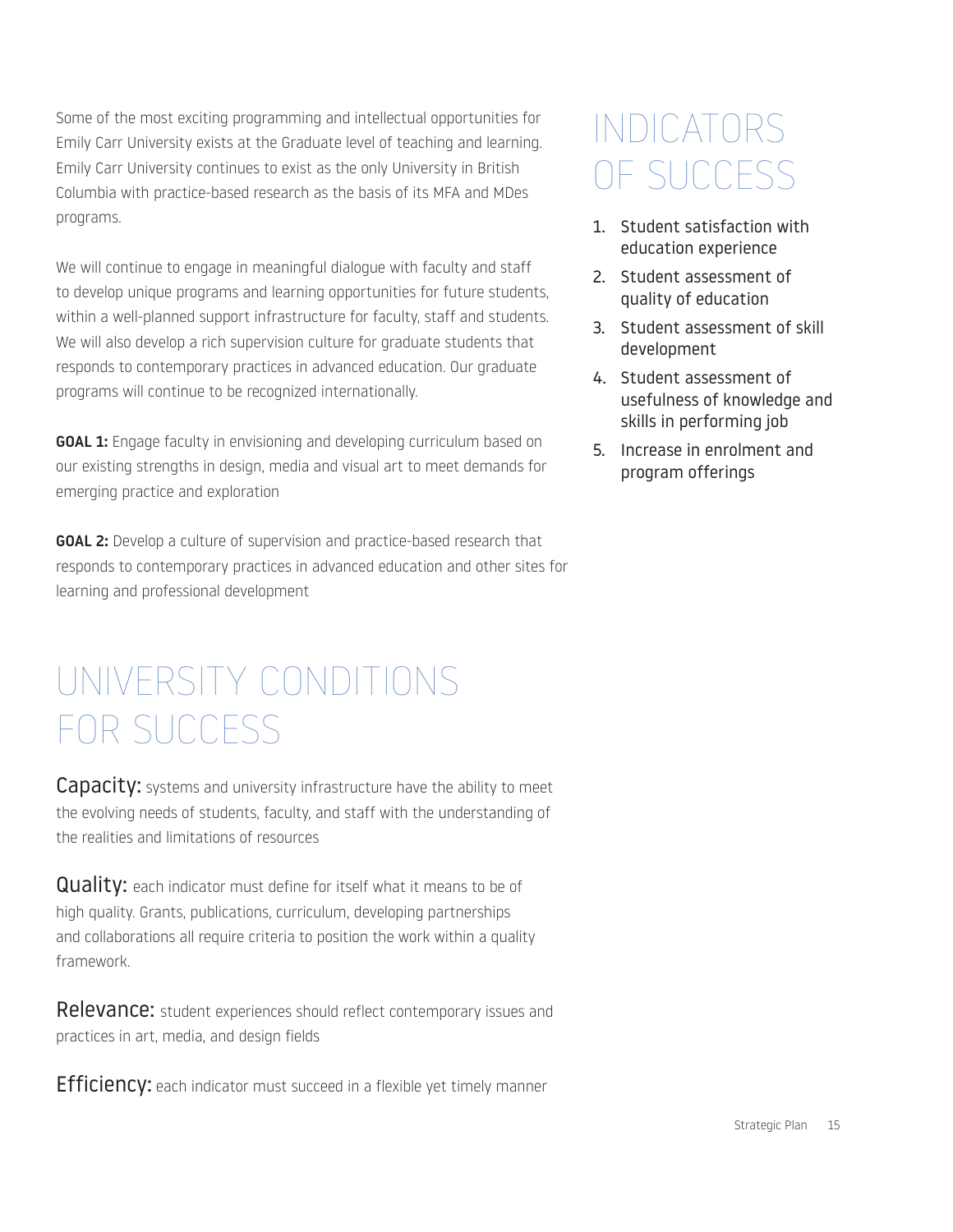Teaching and Learning: Develop a sustainable and supportive teaching and learning environment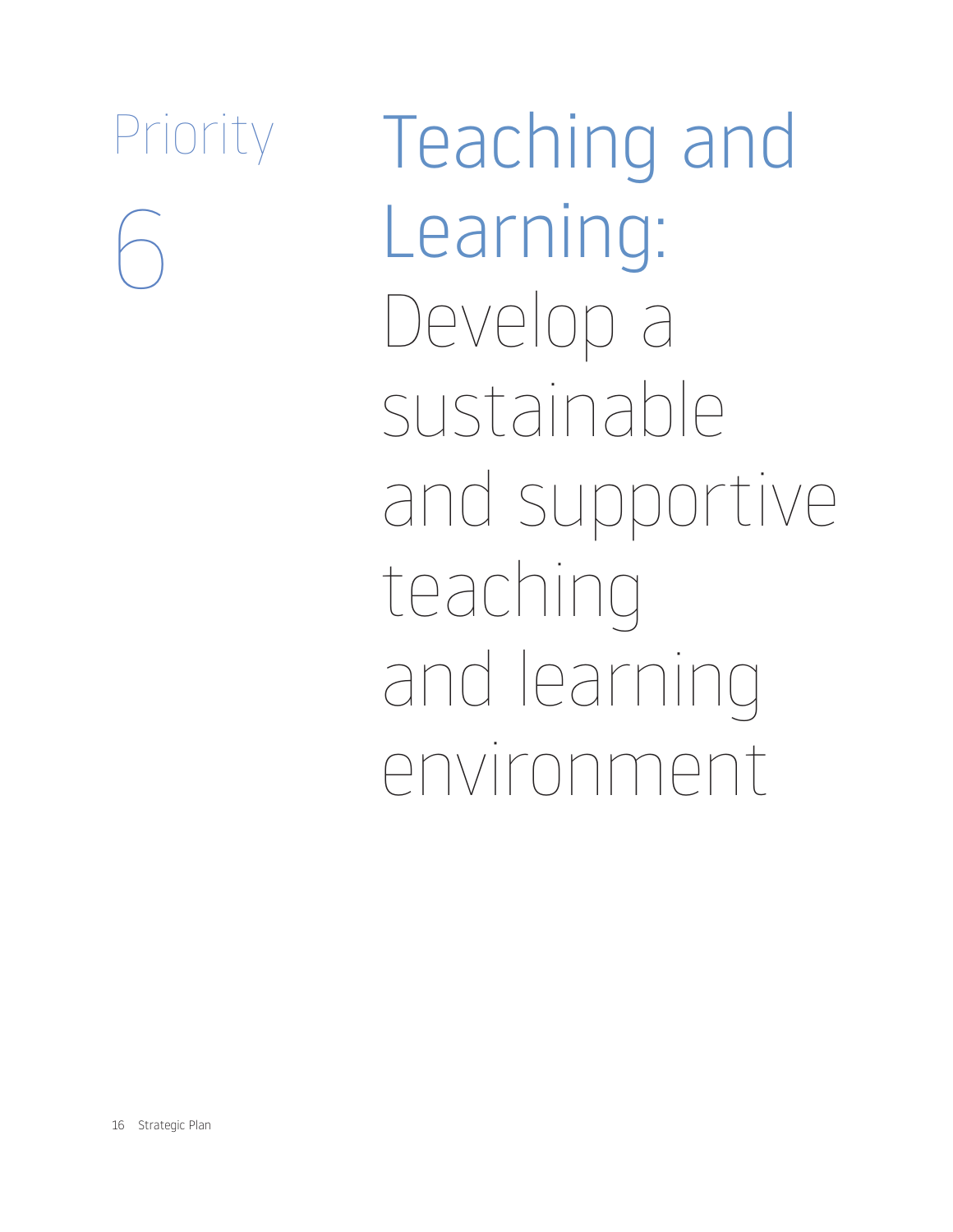We will continue to build up a Teaching and Learning Centre and its resources to provide mandatory training on key issues and to explore mentorship and leadership development for educators. This increase in teaching and learning support will require the identification of infrastructure and funding models to support increased participation in professional development and the opportunity to utilize and optimize open resources, including BC Campus.

Capturing and demonstrating the unique value of our pedagogy and approach to practice-based teaching and learning is essential to building up resources and references for our faculty, staff, and graduate students, and will provide a repository for our community to share best practices in communication and teaching. Faculty will also have greater opportunities for full community interconnectivity and sharing of stories of their impact, successes, and innovative approaches to teaching and learning.

We will also ensure that teaching and supervisory assessments are meaningful and productive for both faculty and students. This will require consultation with the community and a greater understanding of the role of course and supervisory assessments.

**GOAL 1:** Continue to build up a Teaching and Learning Centre and its resources

- Mandatory training on key issues including diversity and inclusivity
- Explore mentorship and leadership development for educators
- Identify infrastructure/funding models to support increased participation in professional development

GOAL 2: Foster ongoing learning among faculty and staff

- utilize and optimize open resources, including BC Campus
- continue to share best practices in teaching through dialogue
- continue to provide transparency and best practices in communication

**GOAL 3:** Capture and demonstrate value of our pedagogy

• Create greater opportunities for full community interconnectivity and sharing of stories of impact/success/innovation

GOAL 4: Ensure that teaching and supervisory assessments are meaningful and productive

#### INDICATORS OF SUCCESS

- 1. Student assessment of quality of education
- 2. Publication and knowledge dissemination in fields of art, design, and media
- 3. Increase in Faculty exhibits, publications, and conference presentations
- 4. Curriculum development and student enrolment

#### UNIVERSITY CONDITIONS FOR SUCCESS

Authenticity: each indicator should work with sincere intention and commitment to achieve success

**Capacity:** university systems have the ability to meet the evolving needs of faculty and staff with the understanding of the realities and limitations of resources

**Quality:**, New pedagogical methods, curriculum, and collaborations require criteria to position the work within a quality framework.

Relevance: student and faculty experiences should reflect contemporary issues and practices in art, media, and design fields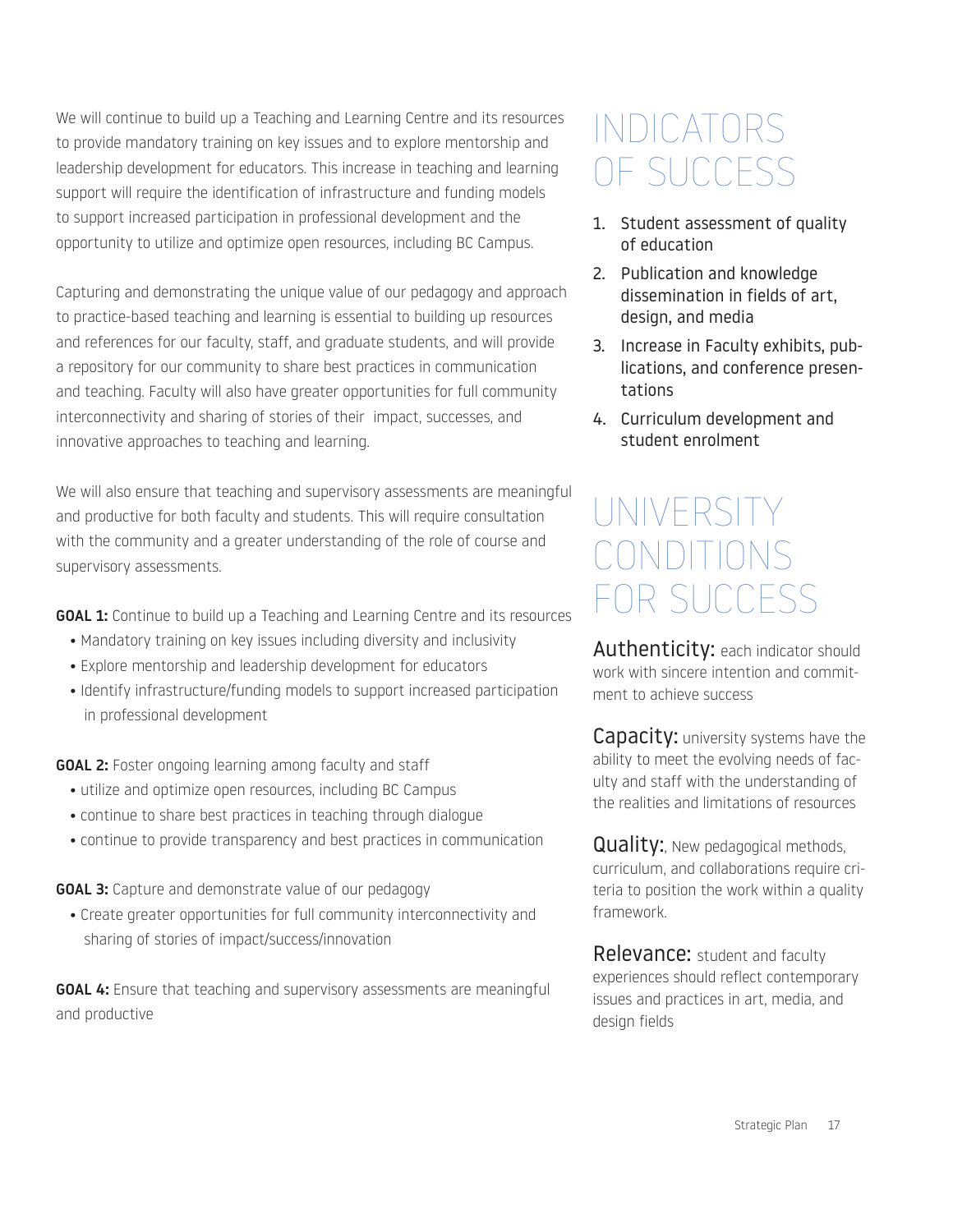$\overline{ }$ 

Infrastructure: Develop flexible infrastructure and support for community need

Our goals for a stronger, more transparent, and more flexible infrastructure exist in our use of campus spaces, our use of technology, our commitment towards social and ecological sustainability, and our use of collections and archives. It is essential that we develop an efficient and flexible use of space at our new campus, allowing access for programs at all levels of study to expand and contract within physical spaces. We will develop a set of policies and procedures committed to fair allocation of space — from the use of classrooms and studios, to individual studio allocations for students. Along with the use of space policies, we will use software that assists in modeling scenarios in room and space usage to maximize the course schedules each semester, and to identify opportunities for extra-curricular activities.

We will ensure that our technical ecology  $-$  from analog to virtual  $-$  is well supported and understood so that it meets future needs of programs and courses. We will continue to work towards greater efficiencies within our infrastructure, as well as opportunities for collaboration between technical areas and shops.

We will continue to develop policies and models for collections and archives to ensure that Emily Carr supports the teaching and research needs of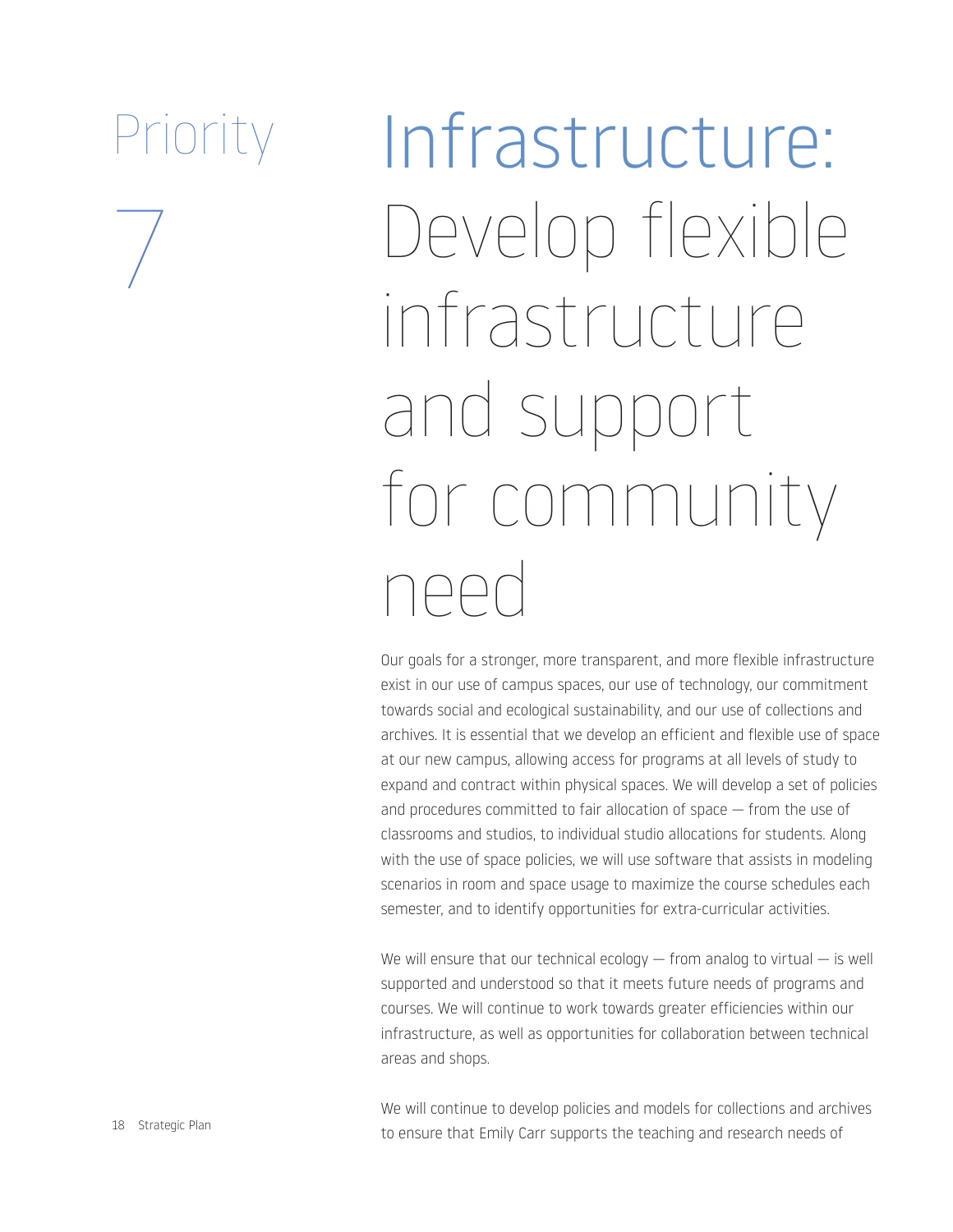faculty and students, and that these collections reflect the uniqueness of our community and programs. These collections and archives will also serve to support the greater art and design community.

We will ensure that our community knowledge and commitment to sustainable practices: socially, ecologically, and as it applies to workload capacity, is captured and developed. This requires acknowledging and supporting faculty initiatives to address ecological literacy and creativity, and workload issues.

**GOAL 1:** Continue to develop policies and models for collections and archives

**GOAL 2:** Develop an efficient and flexible use of space, allowing access for programs at all levels of study to expand and contract

**GOAL 3:** Capture and develop community knowledge and commitment to sustainable practices: socially, ecologically, and as it applies to workload capacity

**GOAL 4:** Ensure that our technical ecology  $-$  from analog to virtual  $-$  is well supported and understood so that it meets future needs

#### UNIVERSITY CONDITIONS FOR SUCCESS

Authenticity: each indicator should work with sincere intention and commitment to achieve success

**Capacity:** university systems have the ability to meet the evolving needs of faculty and staff with the understanding of the realities and limitations of resources

Relevance: resources and infrastructure should reflect current and contemprorary practices

ACCESS: systems and university infrastructure provide equitable and affordable access for students

#### INDICATORS OF SUCCESS

- 1. Student spaces
- 2. Teaching and Learning Spaces
- 3. Student satisfaction
- 4. Student assessment of the quality of education
- 5. Faculty workload is expressed and realigned with Provincial standards
- 6. Transparent reporting structures
- 7. Policy frameworks and structures

**Efficiency:** each indicator must succeed in a flexible yet timely manner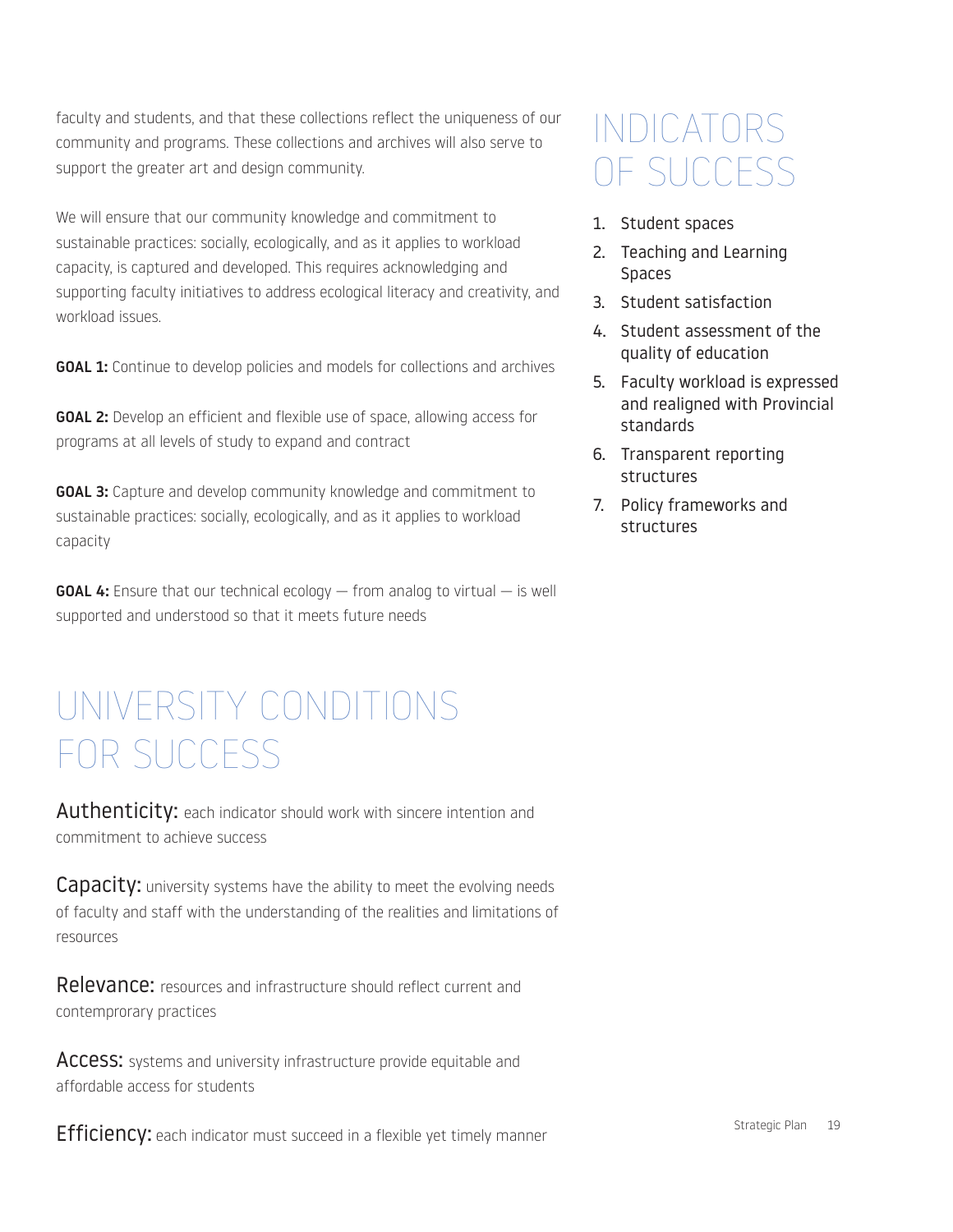Lifelong Learning: Develop and strengthen the pathways and experiences for lifelong learning and inquiry

Presently Emily Carr recognizes academic achievement and scholarship within the certificate, bachelors and masters framework. In order to develop unique and relevant programs through lifelong learning and continuing education, we will engage our full community in defining and establishing an academic achievement framework leveraging the strengths of all Faculties and their programs. We will investigate the potential for new programs to expand and push the boundaries of Emily Carr credentialing to recognize academic achievement around, within, and beyond our existing academic framework.